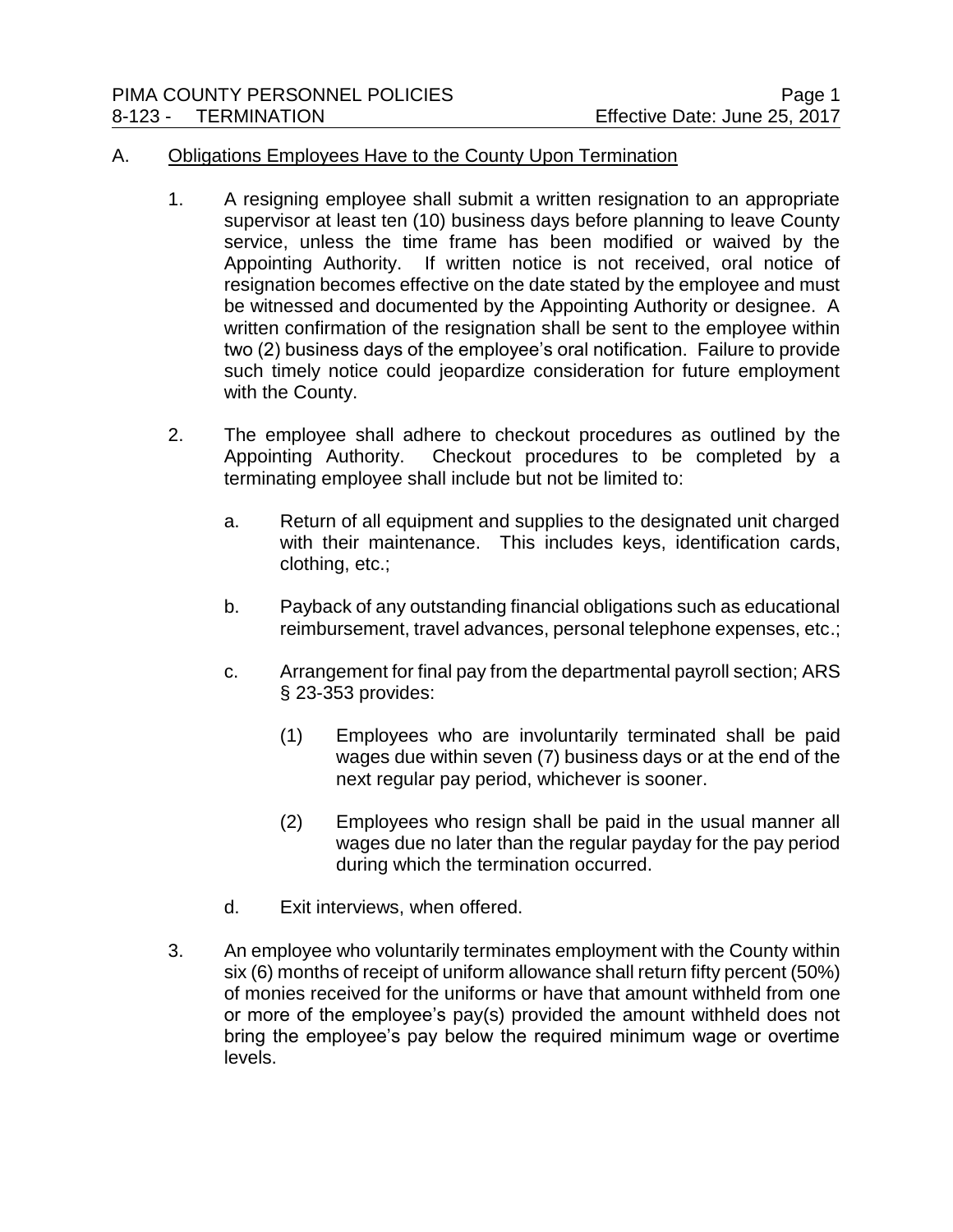- A. 4. An employee who voluntarily terminates employment with the County within six (6) months of receipt of educational reimbursement shall return fifty percent (50%) of monies received or arrange with the department to have that amount withheld from one or more of the employee's pay(s) provided the amount withheld does not cause the employee's pay to fall below the required minimum wage or overtime levels.
	- 5. Training Reimbursement
		- a. Corrections Officers and Deputy Sheriffs who voluntarily terminate employment with Pima County and who accept a position with another Law Enforcement Agency within one (1) year of completing their basic training shall return one hundred percent (100%) of the cost of their basic training or make arrangements with the department to have that amount withheld from one or more of the employee's pay(s) provided such return does not bring the employee's pay below the required minimum wage or overtime levels.
		- b. Except to the extent it conflicts with Federal minimum wage and overtime requirements, Corrections Officers who otherwise voluntarily terminate employment with Pima County within three (3) months of being hired shall return seventy-five percent (75%) of the cost of their basic training or make arrangements with the department to have that amount withheld from one or more of the employee's pay(s). Corrections Officers who otherwise voluntarily terminate employment with Pima County after three (3) months of being hired and prior to the end of their initial hire probation shall return fifty percent (50%) of the cost of their basic training or make arrangements with the department to have that amount withheld from one or more of the employee's pay(s) to the extent it does not reduce the wages of the employee below the minimum required by Federal law.
		- c. Except to the extent it conflicts with Federal minimum wage and overtime requirements, Deputy Sheriffs who otherwise voluntarily terminate employment with Pima County within five (5) months of being hired shall return seventy-five percent (75%) of the cost of their basic training or make arrangements with the department to have that amount withheld from one or more of the employee's pay(s). Deputy Sheriffs who otherwise voluntarily terminate employment with Pima County after five (5) months of being hired and prior to the end of their initial hire probation shall return fifty percent (50%) of the cost of their basic training or make arrangements with the department to have that amount withheld from one or more of the employee's pay(s) provided the amount withheld does not bring the employee's pay below the required minimum wage or overtime levels.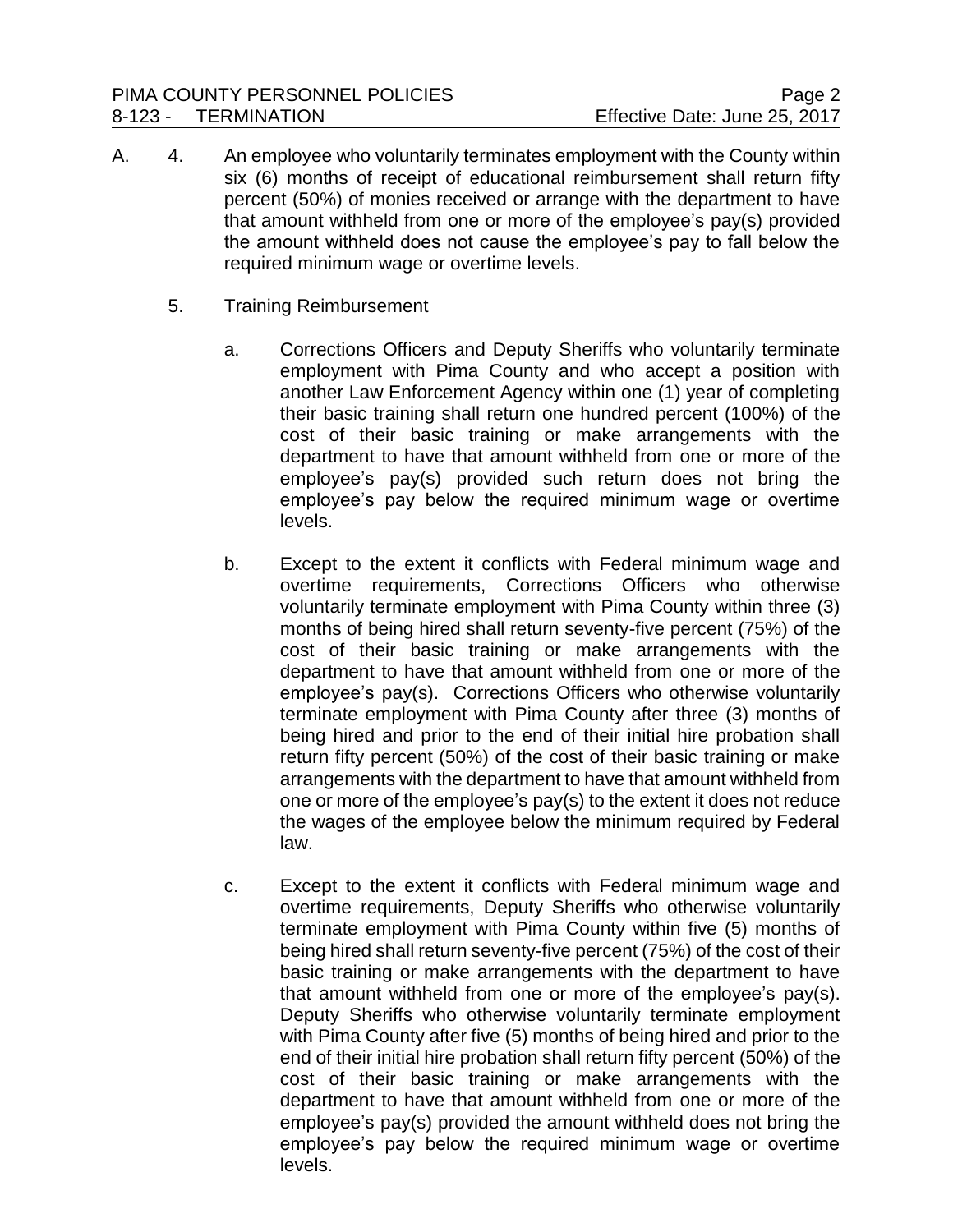A. 5. d. Any other employee who voluntarily terminates employment with the County within six (6) months of completing any job-related training session or conference, wherein the training or conference fee exceeds five hundred dollars (\$500.00), shall return fifty percent (50%) of the training/conference fee or make arrangements with the department to have that amount withheld from one or more of the employee's pay(s) provided the reimbursement does not result in payment to the employee of less than the amount required by applicable minimum wage and/or overtime requirements.

## B. Pima County's Obligation to Terminating Employees

- 1. Annual Leave
	- a. Termination

While on initial probation, a terminating employee who has completed six (6) months of his/her initial probation shall receive payment for accrued annual leave in the same manner as permanent employees. Employees hired under the Pima County Trainee Program who have completed six (6) months of the program shall receive payment for accrued annual leave in the same manner as permanent employees. All permanent employees shall receive payment for annual leave hours accrued through the pay period in which the effective date of termination occurs, up to a maximum of two hundred forty (240) hours.

b. Layoff

All accrued annual leave hours shall be paid to the laid-off employee.

c. Death

All accrued annual leave hours shall be paid to the surviving spouse or to the estate of the deceased.

d. Retirement

An eligible employee who retires from County service shall have any annual leave in excess of two hundred forty (240) hours automatically converted to sick leave and paid out pursuant to Personnel Policy 8-106 C.4. The unused hours of sick leave converted to annual leave for retirement payout purposes shall not be included in the calculation of the two hundred forty (240) hours annual leave payoff limit.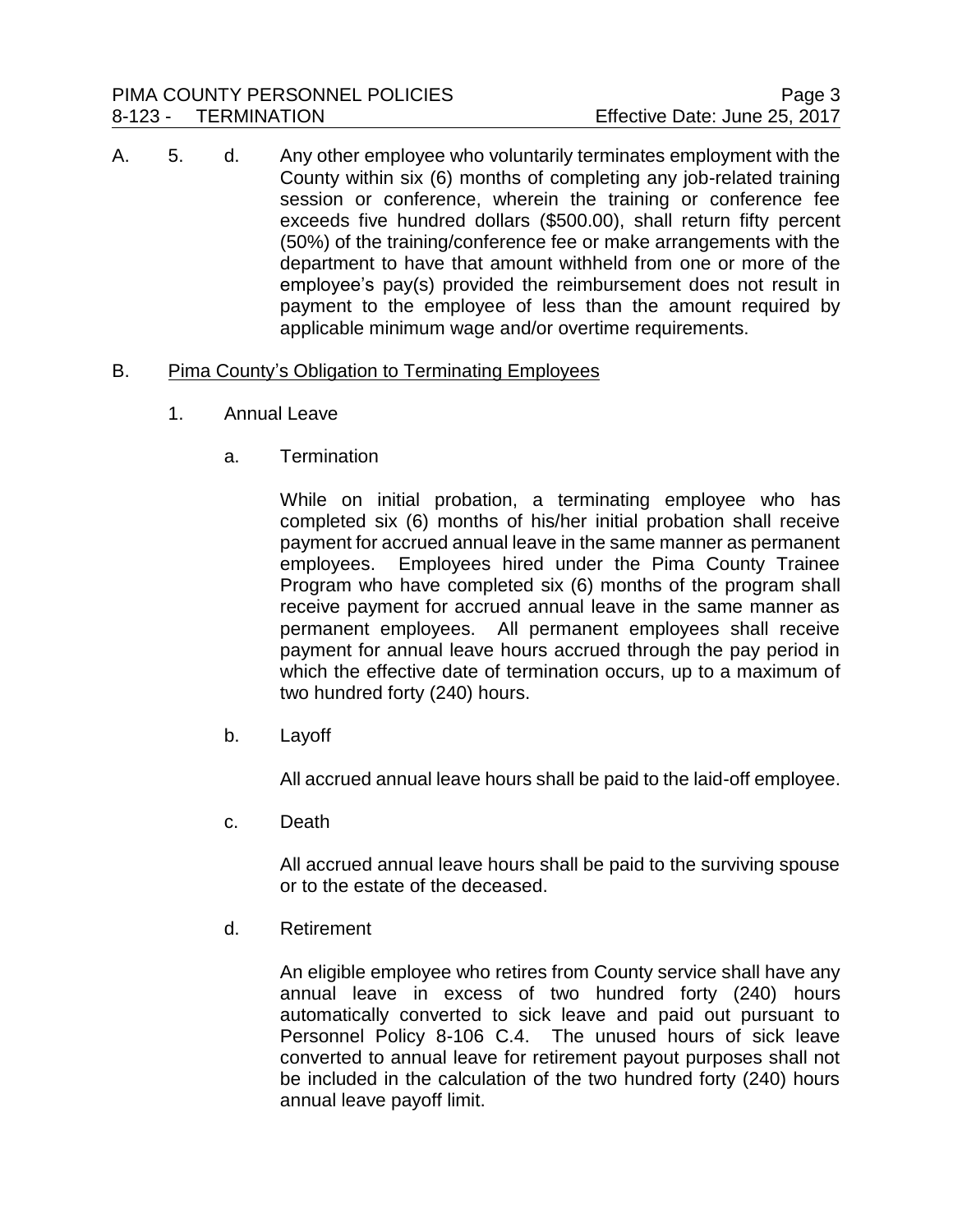An employee who is detailed to a higher position at the time of termination shall be returned to his/her previous position as of the effective date of termination and shall be paid for accrued annual leave hours at the rate of the previous position.

2. Sick Leave

The options contained in item 2. below may only be applied to an eligible employee with employment type regular classified, unclassified, trainee or temporary.

a. Termination

Except as provided in Subsections b., c., d. and e. below, accrued sick leave shall not be paid to any terminating employee.

b. Retirement

An employee taking normal, early or permanent disability retirement shall be paid for unused, accrued sick leave pursuant to Personnel Policy 8-106 C.4.

c. Death

Using the conversion formula cited in Personnel Policy 8-106 C.4.c, unused hours of sick leave shall be converted to annual leave and paid to the surviving spouse or to the estate of the deceased. The employee need not be eligible for retirement at the time of death in order for the conversion to be calculated and the payment to be made.

d. Layoff

A conversion of unused sick leave hours to annual leave upon layoff is available to employees upon request and prior to the date of layoff. If an employee requests and receives this payout and returns to County employment, he or she is ineligible for reinstatement of sick leave hours under Personnel Policy 8-106 B.3.

e. Unclassified Employees

Using the conversion formula cited in Personnel Policy 8-106 C.4.c and d, a conversion of unused sick leave hours to annual leave upon termination is available to an unclassified employee upon request if his/her County position is eliminated due to the employee being transitioned to a non-County entity.